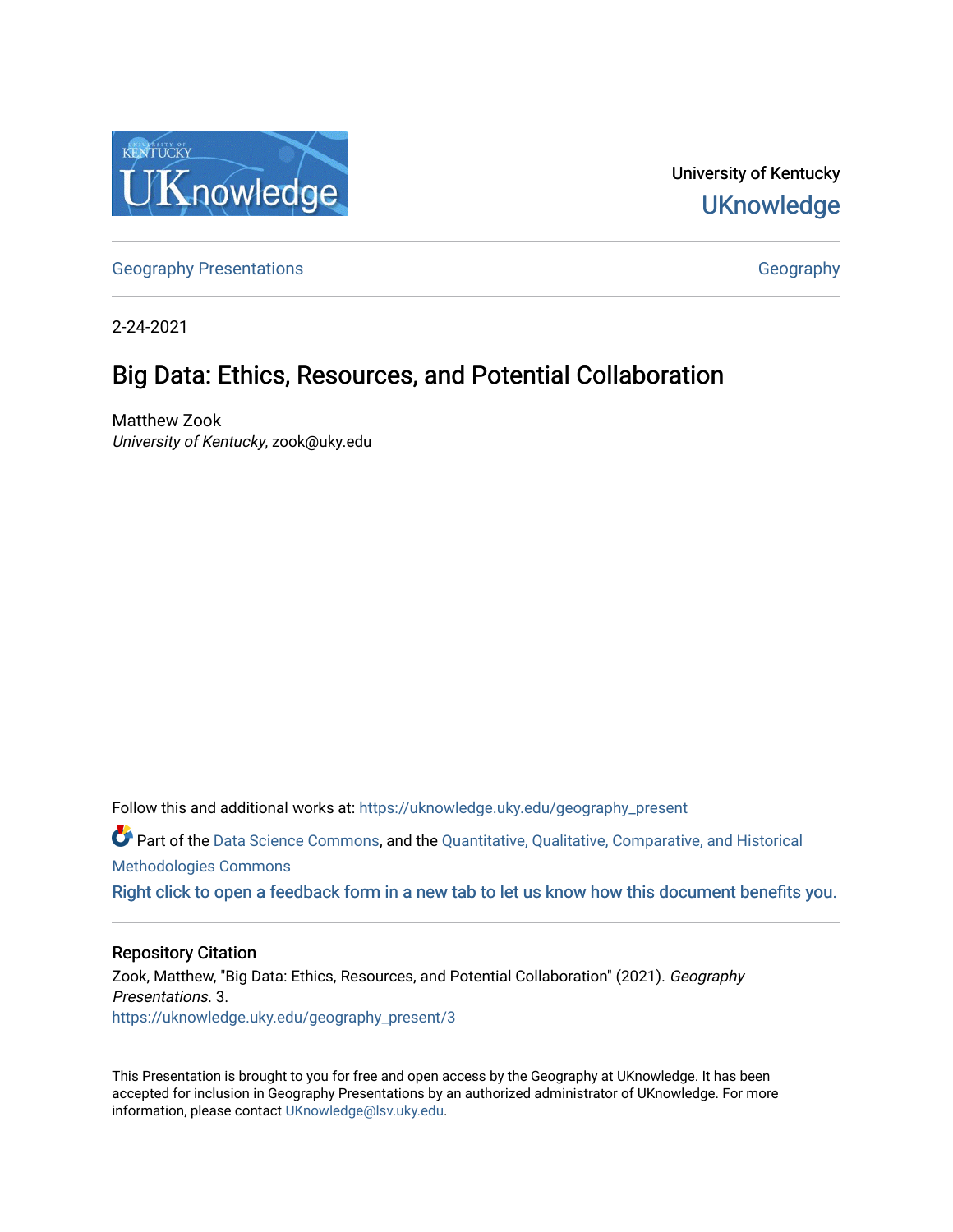#### **Big Data: Ethics, Resources, and Potential Collaboration**

VPR Lunch & Learn University of Kentucky February 24, 2021

Dr. Matthew Zook Geography, University of Kentucky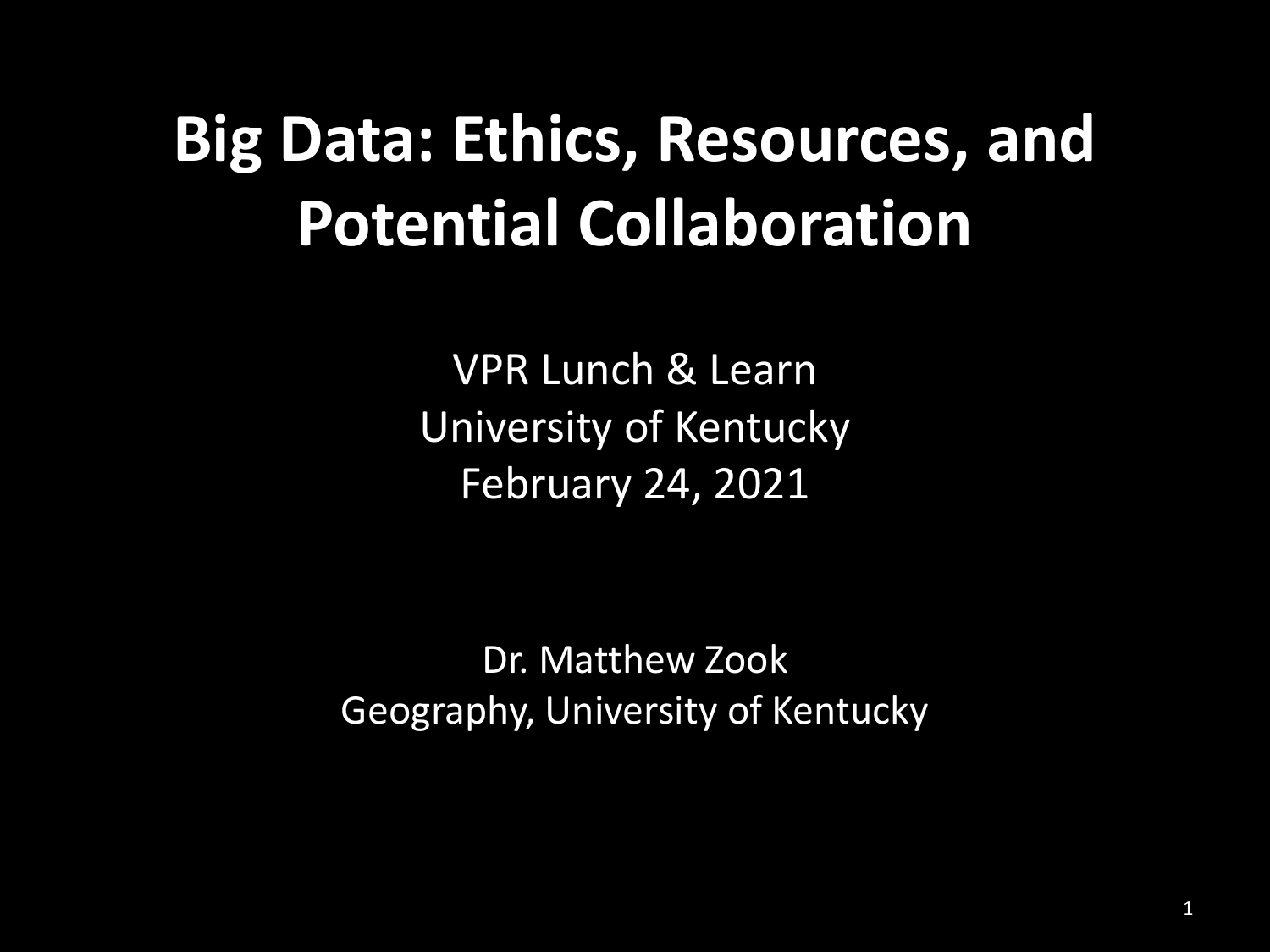#### **PLOS COMPUTATIONAL BIOLOGY**

**G** OPEN ACCESS

**EDITORIAL** 

#### Ten simple rules for responsible big data research

Matthew Zook [8], Solon Barocas, danah boyd, Kate Crawford, Emily Keller, Seeta Peña Gangadharan, Alyssa Goodman, Rachelle Hollander, Barbara A. Koenig, Jacob Metcalf, Arvind Narayanan, Alondra Nelson, Frank Pasquale

Published: March 30, 2017 · https://doi.org/10.1371/journal.pcbi.1005399

#### https://journals.plos.org/ploscompbiol/article?id=10.1371/journal.pcbi.1005399

|                                                              | <b>Search Results</b><br><b>Results: 1 – 20 of 168 for All ethics within   Big Data &amp; Society <math>\times</math></b>            |                                                         |
|--------------------------------------------------------------|--------------------------------------------------------------------------------------------------------------------------------------|---------------------------------------------------------|
|                                                              |                                                                                                                                      |                                                         |
|                                                              | Articles(168)                                                                                                                        |                                                         |
| B(G)                                                         | Download selected citations<br>Select all                                                                                            | Refine Search $\sim$<br>Sort: Relevance<br>$\checkmark$ |
|                                                              | Al ethics should not remain toothless! A call to bring back the teeth of ethics<br>Anaïs Rességuier <sup>19</sup> , Rowena Rodrigues |                                                         |
| <b>&amp; SOCIETY</b>                                         | Big Data & Society, vol. 7, 2, First Published July 22, 2020.                                                                        |                                                         |
| 188N 2053-05D<br>bds:sagepub.com<br>4.577 Impact Factor<br>W | <b>Abstract</b><br>> Preview                                                                                                         |                                                         |

<sup>2</sup> https://journals.sagepub.com/home/bds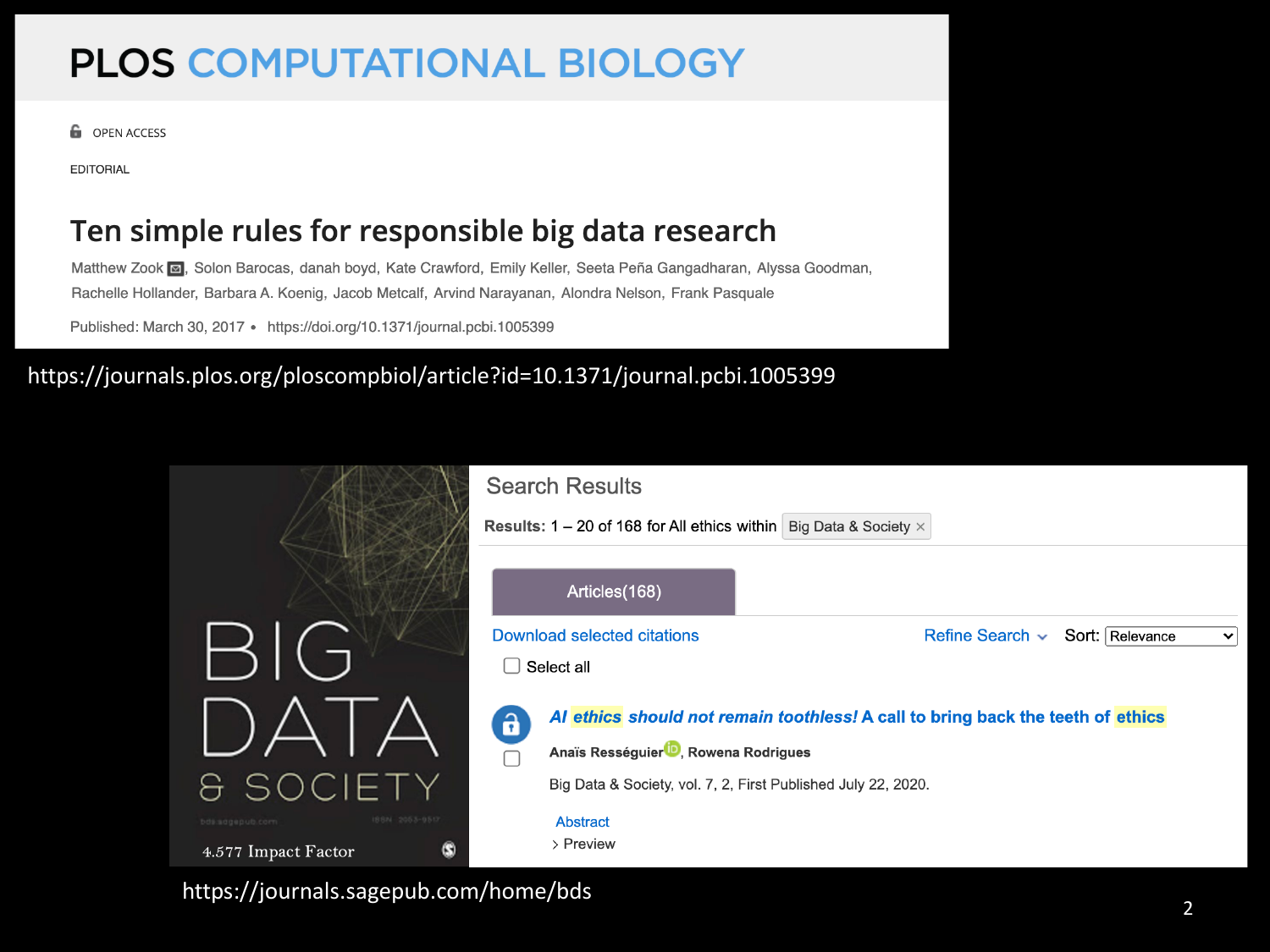1. Acknowledge that data are people and can do harm.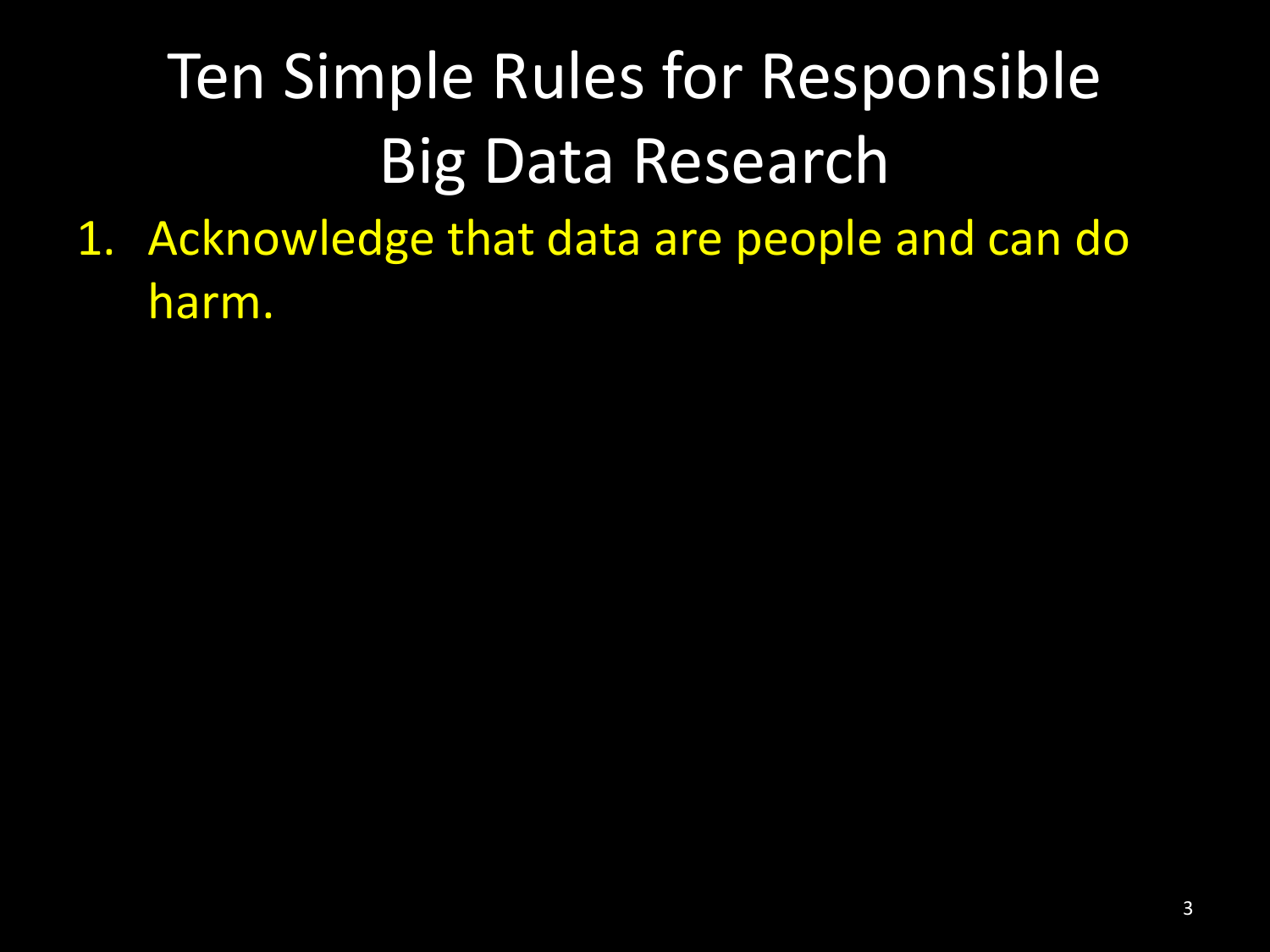### 1. Acknowledge that data are people and can do harm

#### • Unanticipated insight from data

- EXIF records from photos with location coordinates or determining heart rates of people from YouTube videos;
- Datasets about population-wide effects that impact groups
	- Social network maps shaping credit-access
	- Recidivism metrics that shape parole decisions in a racially disparate manner
	- Zip code categorization resulting in less access to Amazon Prime for African-Americans in US cities
- "Public" datasets are easily adapted for highly invasive research by incorporating other data

– Such as Hague et al.'s (2016) identifying the artist Banksy.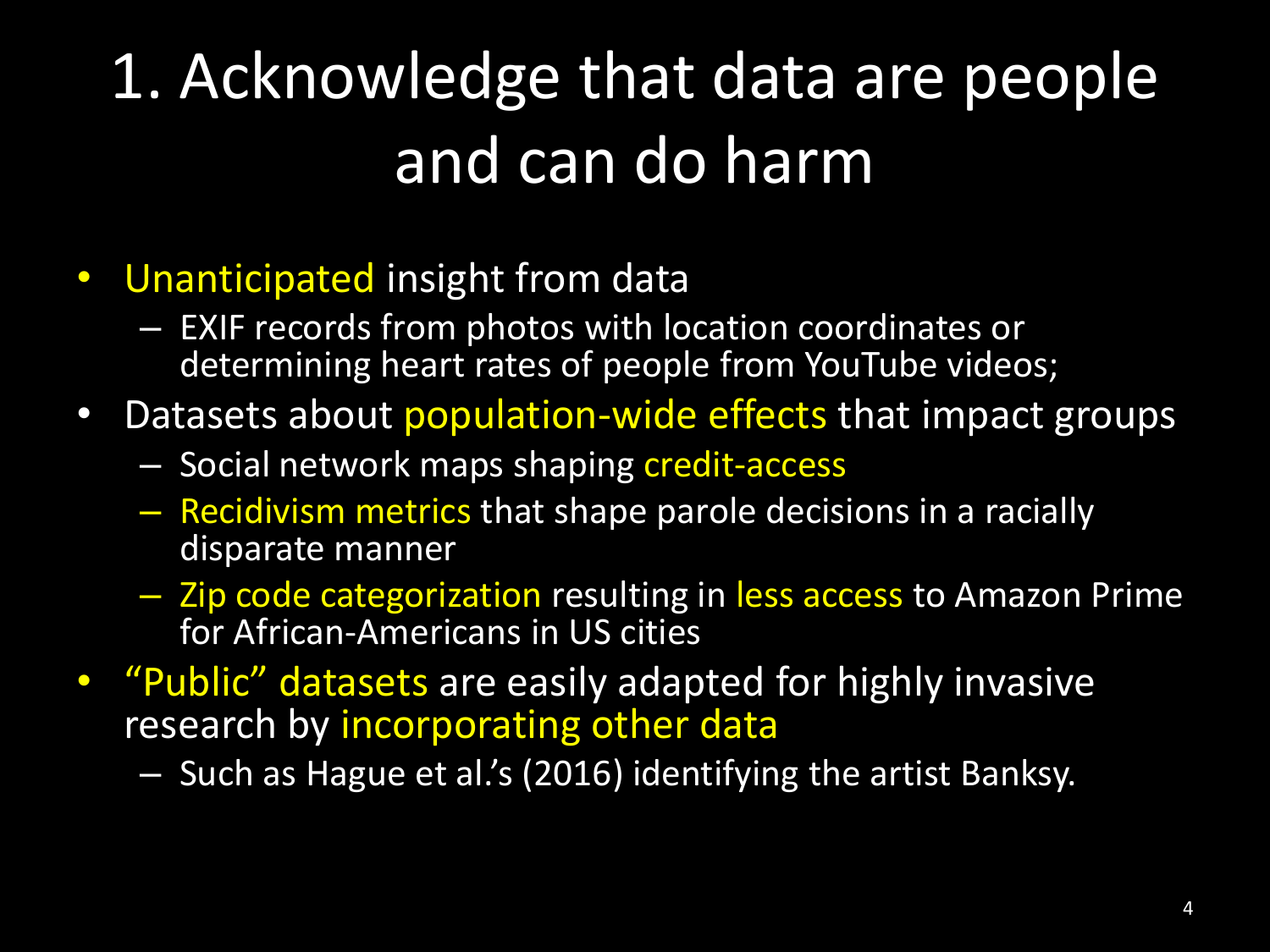- 1. Acknowledge that data are people and can do harm.
- 2. Recognize that privacy is more than a binary value.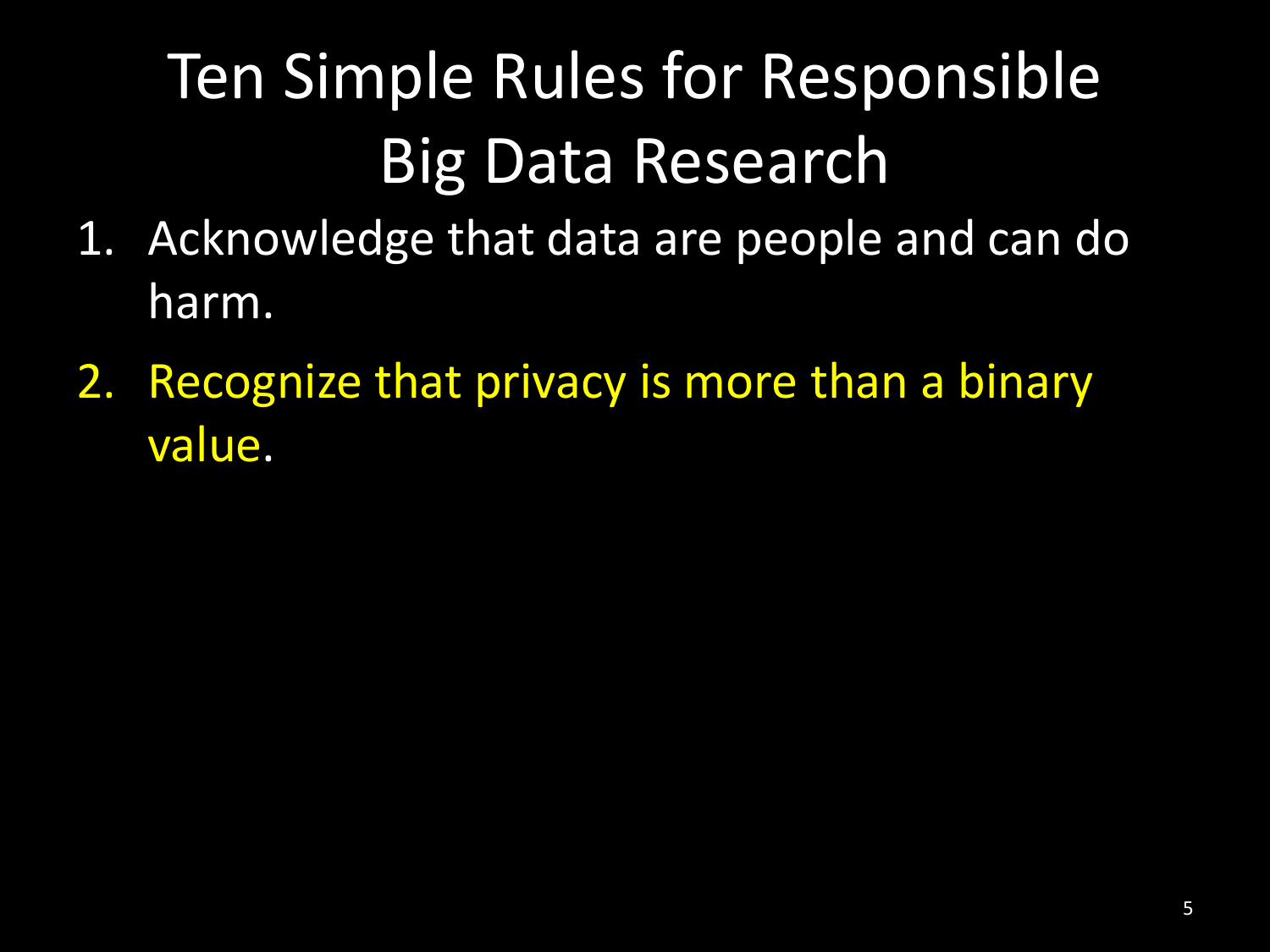### 2. Recognize that privacy is more than a binary value.

- Privacy is contextual (Nissenbaum, 2010) and situational (Marwick & boyd, 2014)
- Just because something has been shared publicly does not mean any subsequent use is unproblematic. (single observation vs. ALL)
- Pushing past social norms, particularly in novel situations created by new technologies, is perceived by individuals as "creepy" (Tene and Polonetsky, 2013)
	- True even when no violation of ToS or privacy laws.
- Privacy also goes beyond single individuals and extends to groups.
	- Particularly important for communities who have been historically discriminatory against, e.g., the practice of redlining in the US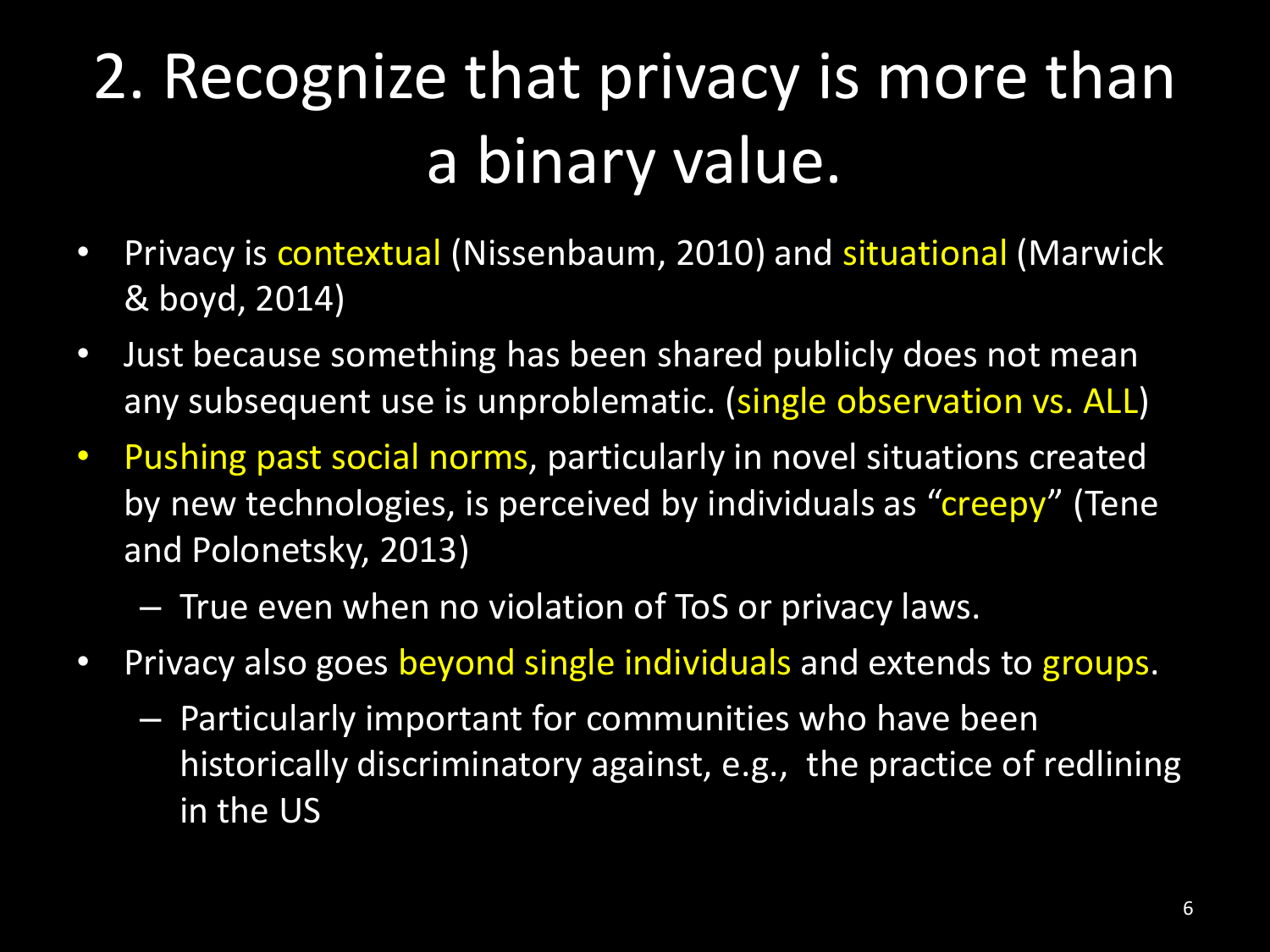- 1. Acknowledge that data are people and can do harm.
- 2. Recognize that privacy is more than a binary value.
- 3. Guard against the re-identification of your data.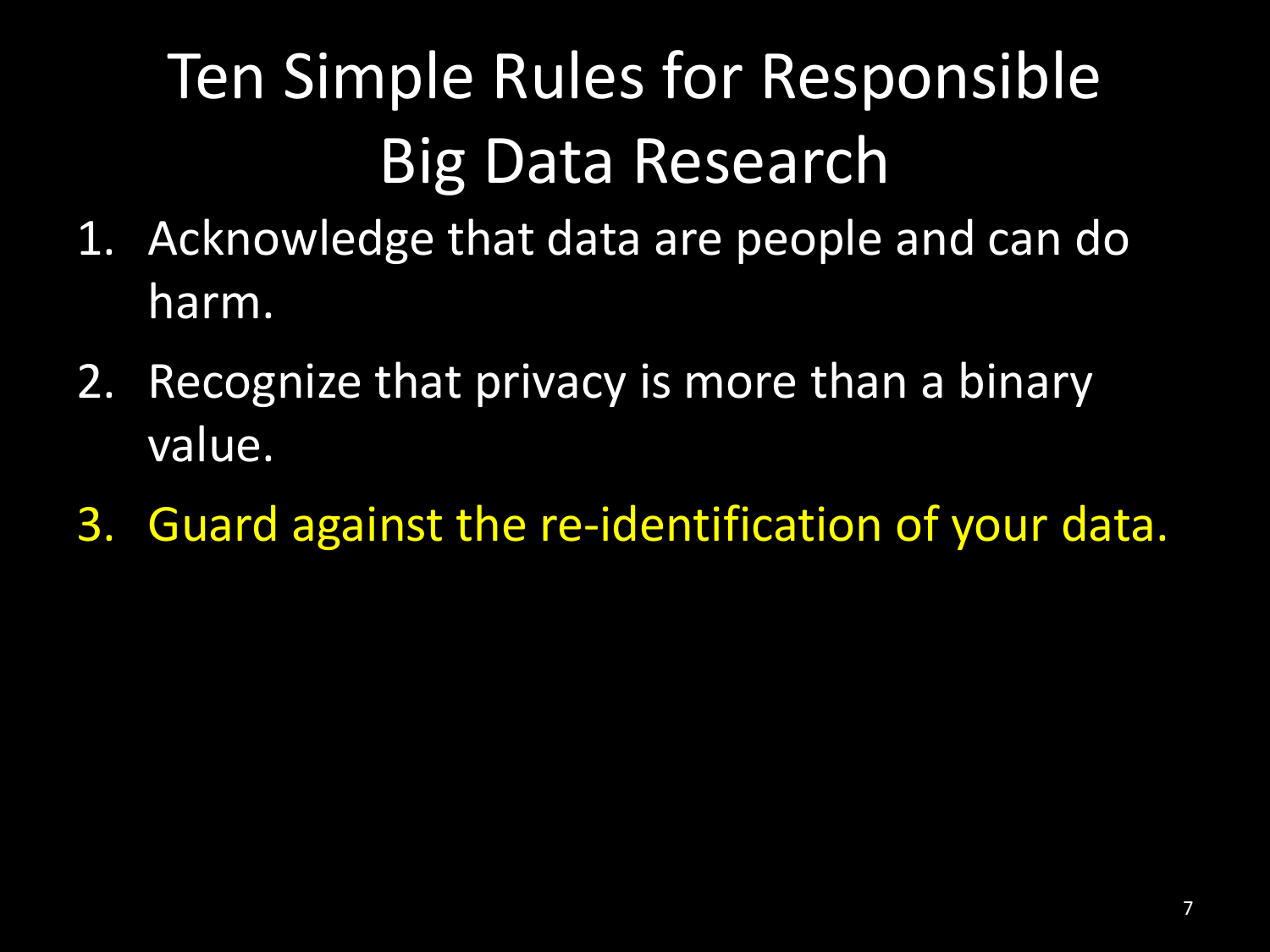### 3. Guard against the re-identification of your data

- Long history of "anonymized" data that can be de-anonymized – See Barbaro et al, 2006; Cox, 2016; Panduragnan, 2014.
- The identificatory power of birthdate, gender, and zip code is well
- known (Sweeney, 2002). • Hard to know vulnerable points *a priori* and "harmless data" may
	- very well prove to be a significant vector of identification (e.g., battery usage).
		- Metadata associated with digital activity, location, battery usage
		- Unlabeled network graphs such as location and movement, DNA profiles, call records and even high-resolution satellite images of the earth - can be used to re-identify people (Kloumann and Kleinberg, 2014).
		- Google's reverse image search can connect previously separate personal activities – such as dating and professional profiles – in unanticipated ways (see also Acquisti, Gross and Stutzman, 2014).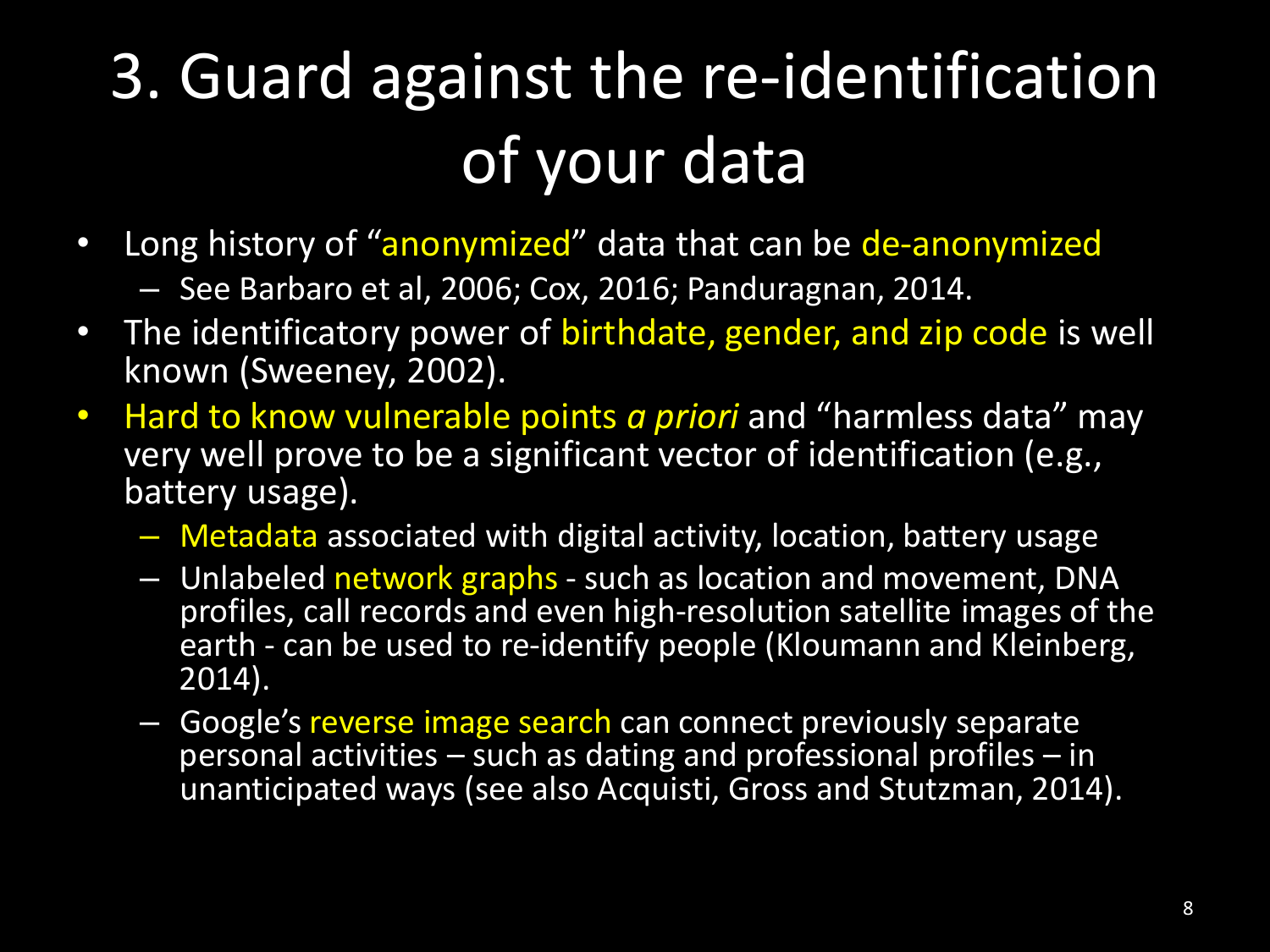- 1. Acknowledge that data are people and can do harm.
- 2. Recognize that privacy is more than a binary value.
- 3. Guard against the re-identification of your data.
- 4. Practice ethical data sharing.
- 5. Consider the strengths and limitations of your data; big does not automatically mean better.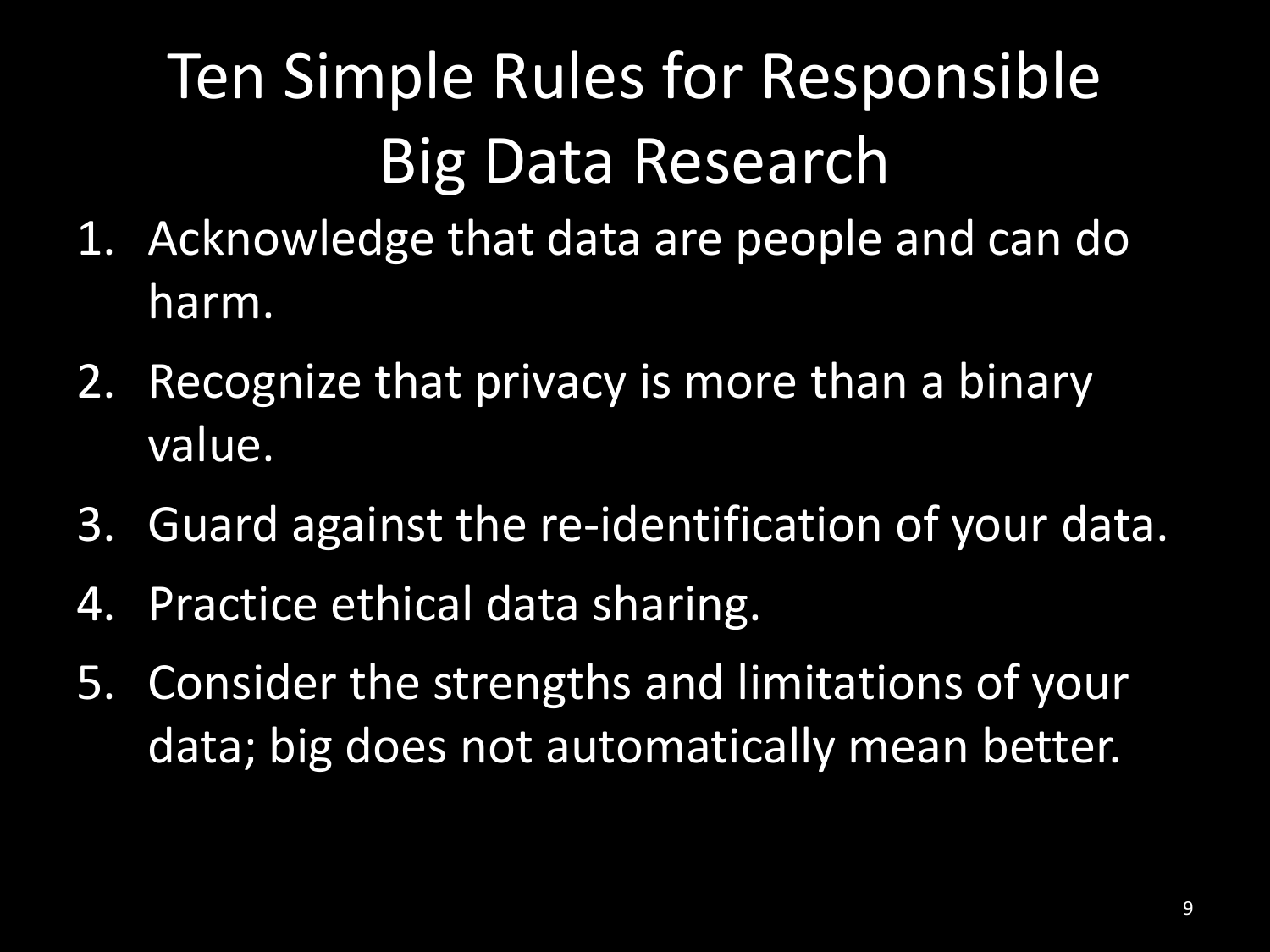- 6. Debate the tough, ethical choices.
- 7. Develop a code of conduct for your organization, research community, or industry.
- 8. Design your data and systems for auditability.
- 9. Engage with the broader consequences of data and analysis practices.
- 10. Know when to break these rules.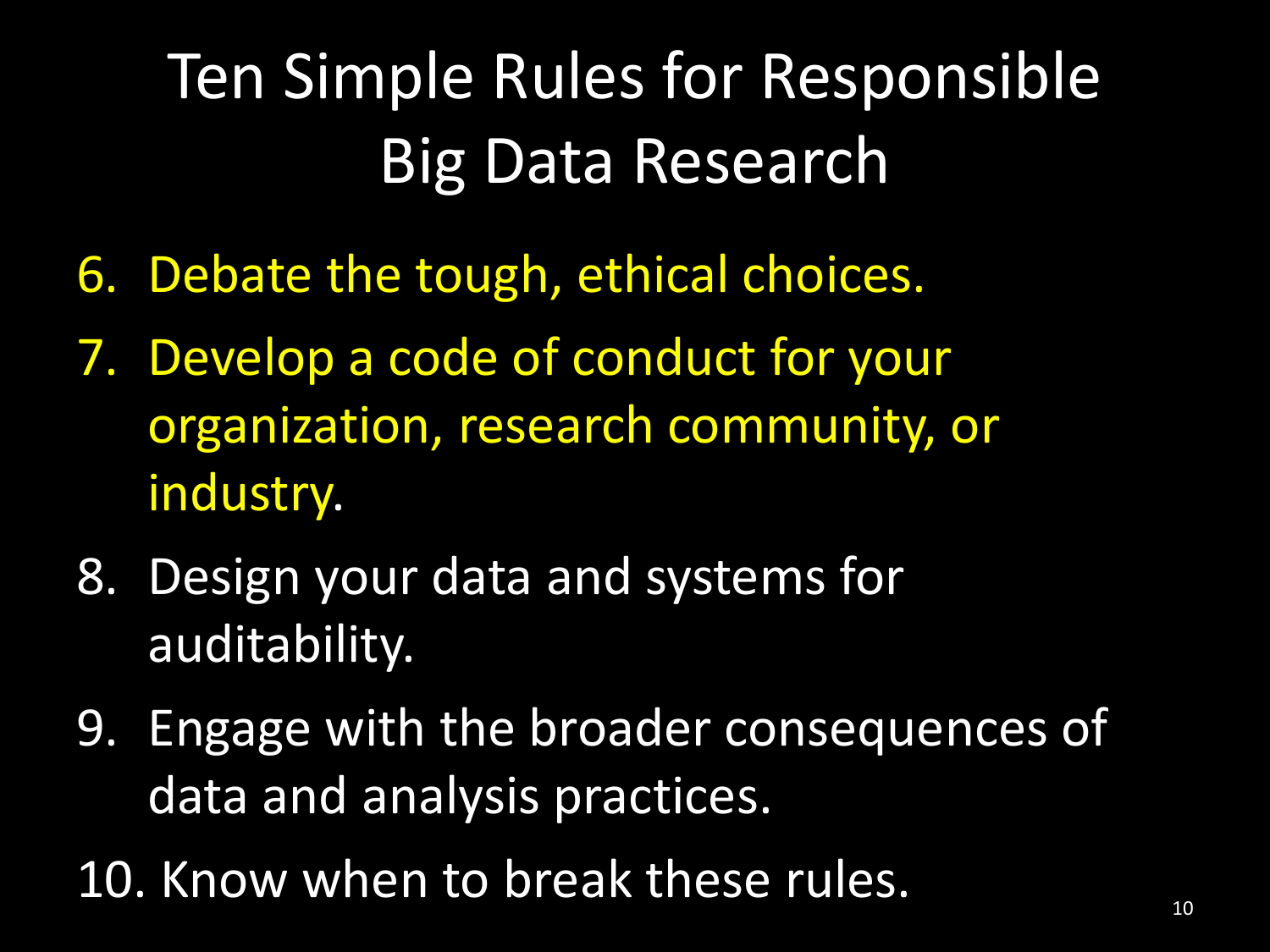# My Own Big Data Challenges

- Geotagged Twitter data (18+ billion obs.)
	- Locational data is sensitive (home, work, leisure locations)
	- Abide by Twitter's ToS and have alerted them of the project (but hard to get responses)

– Data is secured at collaborator's university

- Approach has largely focused on "ethics"
	- We're often the first to work with these data.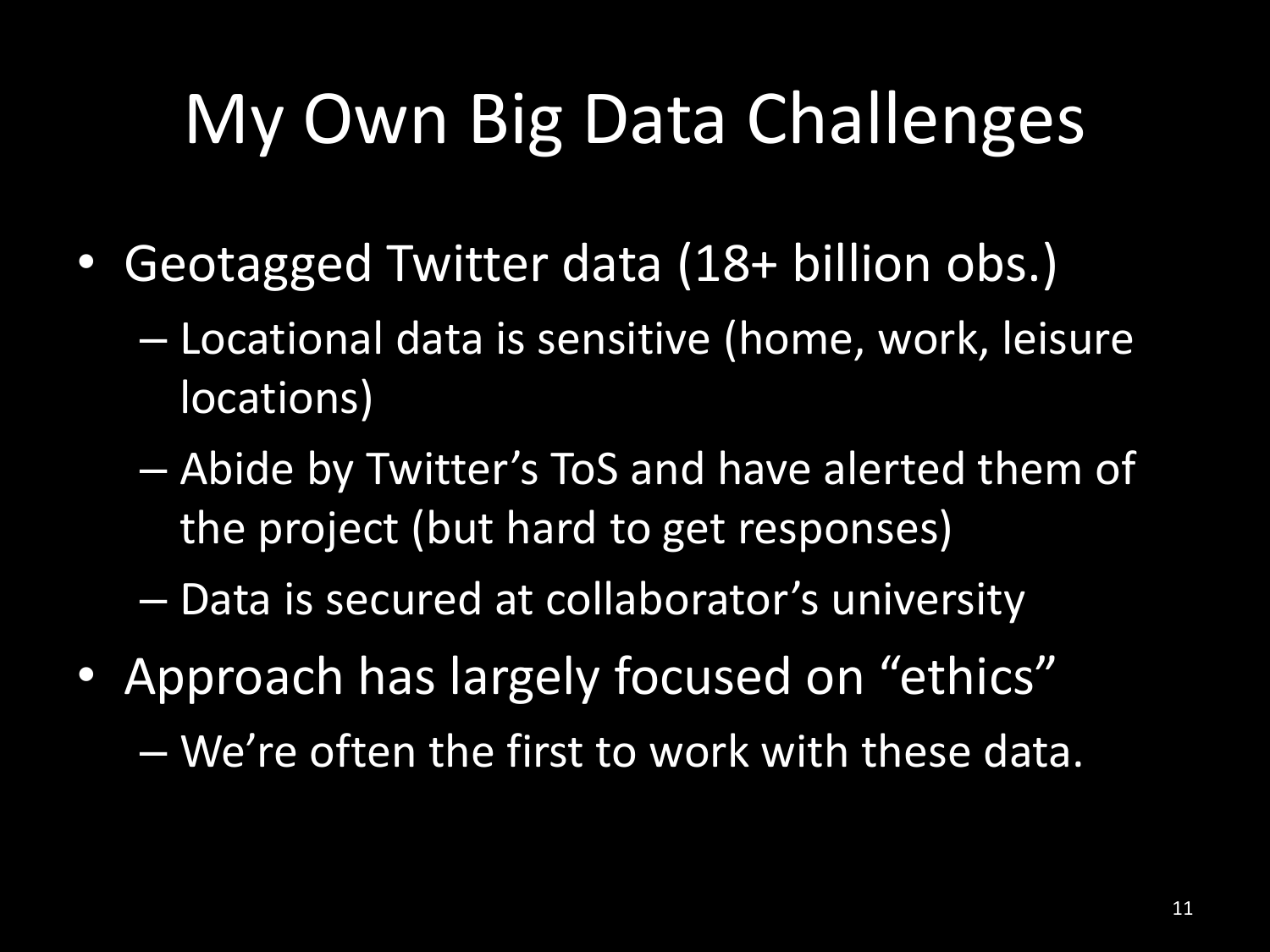Using Twitter data to gentrification in Lexington via mobility and relational connections between neighborhood



Race